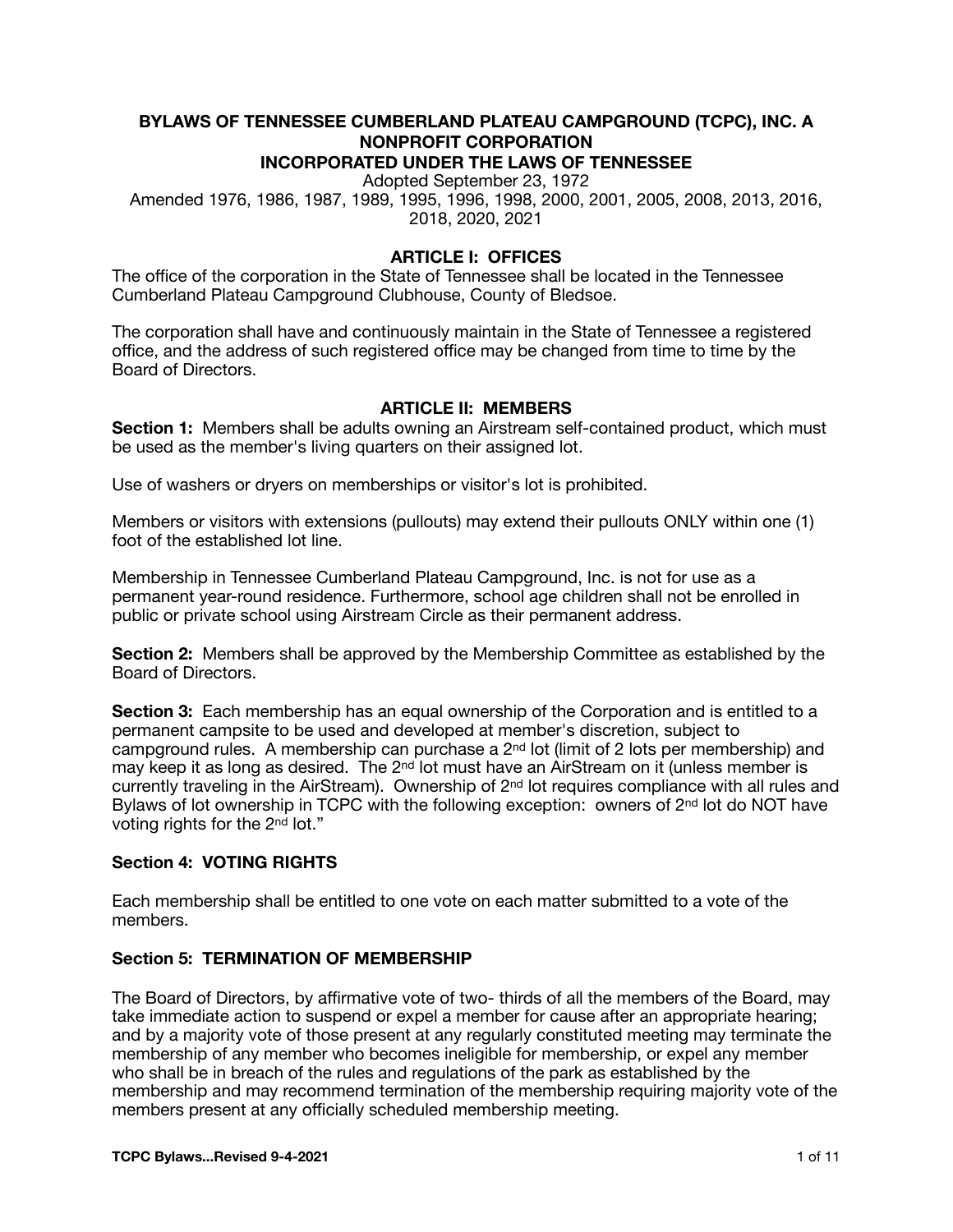## **Section 6: RESIGNATION**

Any member may resign by filing a written resignation with the Secretary, but such resignation shall not relieve the member so resigning of the obligation to pay any dues, assessments, or other charges therefore accrue and unpaid.

### **Section 7: REINSTATEMENT**

Upon written request, signed by the former member and filed with the Secretary, the Board of Directors, by the affirmative vote of two-thirds of the members of the Board, may reinstate such former member to membership upon such terms as the Board of Directors may deem appropriate.

### **Section 8: TRANSFER OF MEMBERSHIP.**

- A. Membership in this corporation is not transferable or assignable except as follows: Transfers of membership certificates, shall be made only upon the transfer books of the Corporation in the manner and to persons approved by the Board of Directors. In the event the Board decides to purchase the tendered membership, it will pay a fair market value. Therefore, if this cannot be amicably agreed upon by the seller and the Board, then the seller will appoint one representative and the Board will appoint one representative. These two together will appoint a third representative or referee. The three of them will then determine a fair market value of the membership.
- B. In the event a member desires to purchase a different numbered membership he/she may do so as follows:
	- 1. (Surrender present membership certificate to Tennessee Cumberland Plateau Campground, Incorporated to be held by said corporation until it is sold. The sales price will be established by the surrendering member and paid to the surrendering member when received.
	- 2. Member must agree in writing to pay all maintenance fees and assessments (excluding electric) on the surrendered membership until sold, in addition to maintenance fees and assessments on the new membership.
	- 3. Once the membership is surrendered, the surrendering member shall have no vote thereon, shall receive no benefits there from and cannot use or authorize the use thereof.

# **Section 9: ASSESSMENT FEE AND MAINTENANCE FEE DELINQUENCY.**

Any member of Tennessee Cumberland Plateau Campground, Incorporated, who is delinquent in any payment of his/her assessment and/or maintenance fees for a period of six (6) months shall forfeit his/her membership in Tennessee Cumberland Plateau Campground, Incorporated, unless extension is granted by the Board of Directors. Notice shall be sent by certified mail, return receipt requested, to the members last known address of record with the Treasurer of Tennessee Cumberland Plateau Campground, Incorporated, sixty (60) days prior to forfeiture of the member's membership in Tennessee Cumberland Plateau Campground, Inc.

### **Section 10: FORFEITED MEMBERSHIP.**

Any forfeited or terminated membership shall become the property of Tennessee Cumberland Plateau Campground, Inc., which shall have the right to sell such forfeited membership and retain all proceeds. Should a membership be terminated, any structure built on the land owned by TCPC becomes the property of TCPC effective on the date of the membership termination. Should a membership be terminated, the terminated member will be given notice that he/she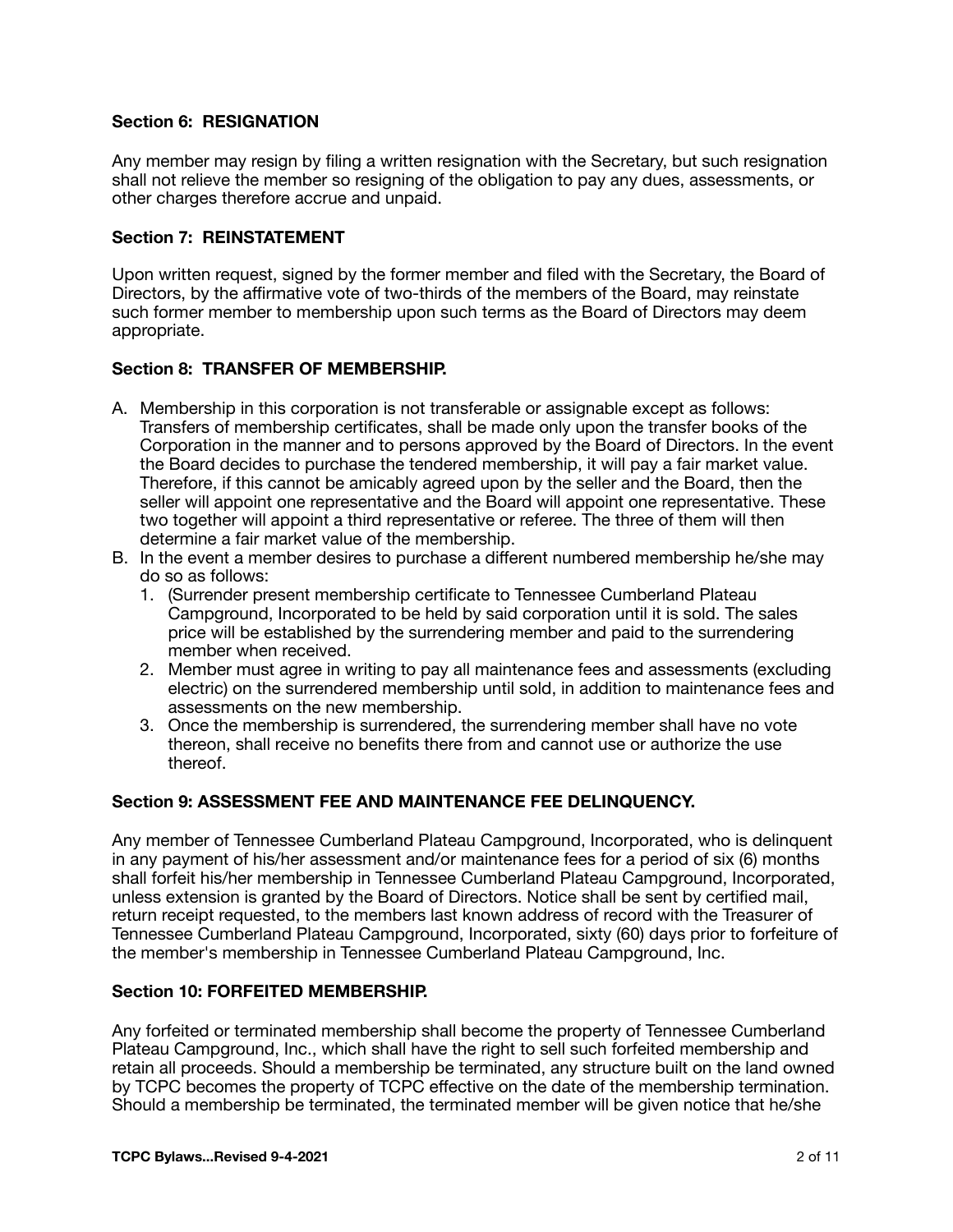has 60 days to remove all personal property from the site. Should personal property not be removed, TCPC has the option of either removing the personal property to storage with appropriate fees charged to the owner or moving the property to the address of record of the owner, again at the expense of the owner.

In accordance with the state law, should storage fees not be paid within an appropriate time frame, and after public notice as required, the property could be sold at absolute auction.

Any member subject to any such action by the Board and/or membership shall be given official notice of the action under consideration by both regular and registered mail, and e-mail, sent to the official addresses the member has provided to the TCPC Corporation. It is the responsibility of the member to ensure these addresses of record are accurate and up to date. Such notice will be mailed at least 60 days in advance of the hearing or meeting.

All members of Tennessee Cumberland Plateau Campground, Inc., shall be bound by the acquiesce in said procedure for the dealing with delinquent member and such shall be required of all members.

# **ARTICLE III: MEETINGS OF MEMBERS**

**Section 1:** All meetings of the Board of the Directors or the Membership at large shall be conducted under ROBERTS RULES OF ORDER.

## **Section 2: MEETINGS**

- A**.** Annual
- B. Emergency/Special<br>C. Members
- C. Members<br>D. Board of I
- Board of Directors

## **Section 3: TIMES & LOCATION OF MEETINGS**

- A. Annual Meetings: The TCPC membership shall have their annual meeting on the Saturday before Labor Day each year at 10:00am in the Clubhouse or on the property immediately adjacent to the TCPC clubhouse. An alternative place, and/or time may be designated if duly warranted; however, any such change in location and/or time must be sent to all members and notice properly posted in multiple, generally known conspicuous places. The purpose of the Annual Meeting is to 1) elect officers and directors to serve on behalf of TCPC for the incoming term as provided by the Bylaws, and 2) such other business as deemed proper and appropriate.
- B. Emergency and Special Meetings: The Board President, 3 or more Board Members, and/ or not less than 25% of TCPC membership in good standing having voting privileges may call a meeting at any time. The location and times of such meeting are to be determined by and agreed upon by a majority of the Board of Directors. Such meetings shall be: 1) properly scheduled and 2) members notified as set forth below.
- C. Member Meetings are held annually on the Saturday before Memorial Day under the same terms, provisions, and directions as set forth for the Annual Meeting the Saturday before Labor Day.
- D. Board of Directors Meetings shall meet on the day before the Annual Meeting, and the day before the Members meeting at the time most convenient for the Board. In addition other Board meetings may occur at such times as deemed necessary.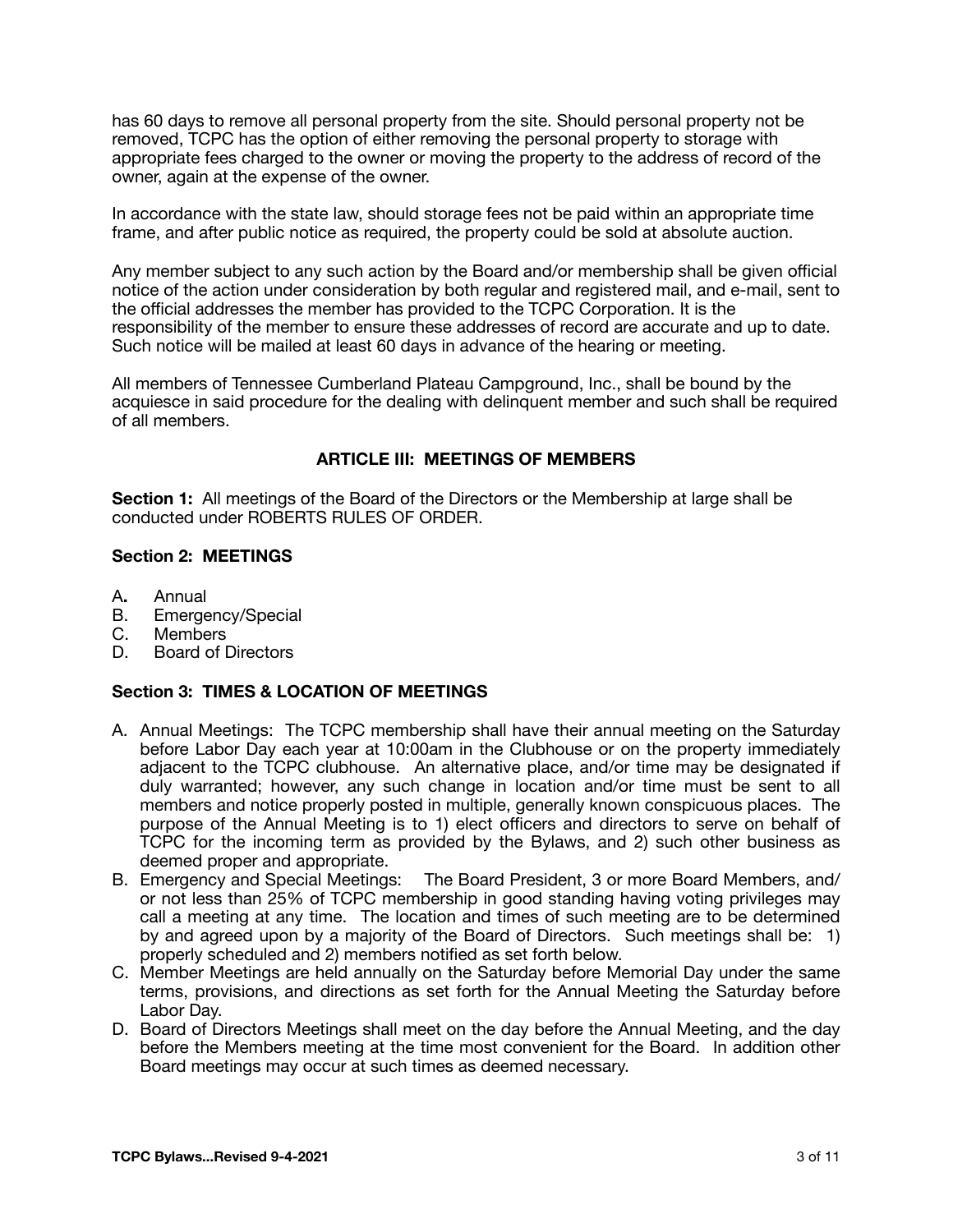## **Section 4: NOTICES, METHODS OF PROVIDING NOTICES**

- A. No further notice of the Annual and Members meetings is required as to the scheduling thereof.
- B. Any known business to be conducted (discussed and or voted upon) at any meeting must be noticed to all members no less than 14 days prior to the meeting.
- C. A proposed agenda must also be provided to each member as provided in the following section (D).
- D. The method used to provide notice thereof may be any one of the following ways as is appropriate based on communication from the member to the Board: 1) email, 2) text message, 3) USPS mail, 4) Electronic invitation.

## **Section 5: INDIVIDUAL MEMBER RESPONSIBILITY.**

It is the sole responsibility of each voting member to 1) Keep the Board President, Secretary, and Treasurer current on all contact information. Under no circumstances is it the duty or responsibility of the TCPC Board or other members to keep contact information current for other members. 2) Notify the Board President, Secretary, and Treasurer immediately if proposed agenda or other materials are not received within 10 days of Annual and/or Members meetings.

# **SECTION 6: NOTICE OF MEETING AND PROPOSED AGENDA**

In the event it is determined that 50% or more of the members in attendance at a meeting did not receive notice of the Proposed Agenda and or proposed (known) business to be presented at the meeting, no voting will be held and the matter(s) tabled for a future time.

### **SECTION 7: ZOOM MEETINGS**

As deemed expedient, appropriate, and efficient, the Board President may elect to conduct meetings which involve Board members only by Zoom or other technological methods. The cost of such meetings shall be borne by TCPC.

### **Section 8: QUORUM.**

Twenty percent of members having voting rights shall constitute a quorum at a meeting. If a quorum is not present at any meeting of members, a majority of the members present may adjourn the meeting from time to time without further notice.

### **Section 9: PROXIES.**

At any meeting of members, a member shall be entitled to vote on a specific issue by proxy executed in writing by the member or by his/her duly authorized attorney-in-fact.

### **ARTICLE IV: BOARD OF DIRECTORS**

### **Section 1: GENERAL POWERS**

The affairs of the Corporation shall be managed by its Board of Directors which shall be deemed to include its officers. Officers and Directors must be members of the Corporation but need not be residents of Tennessee.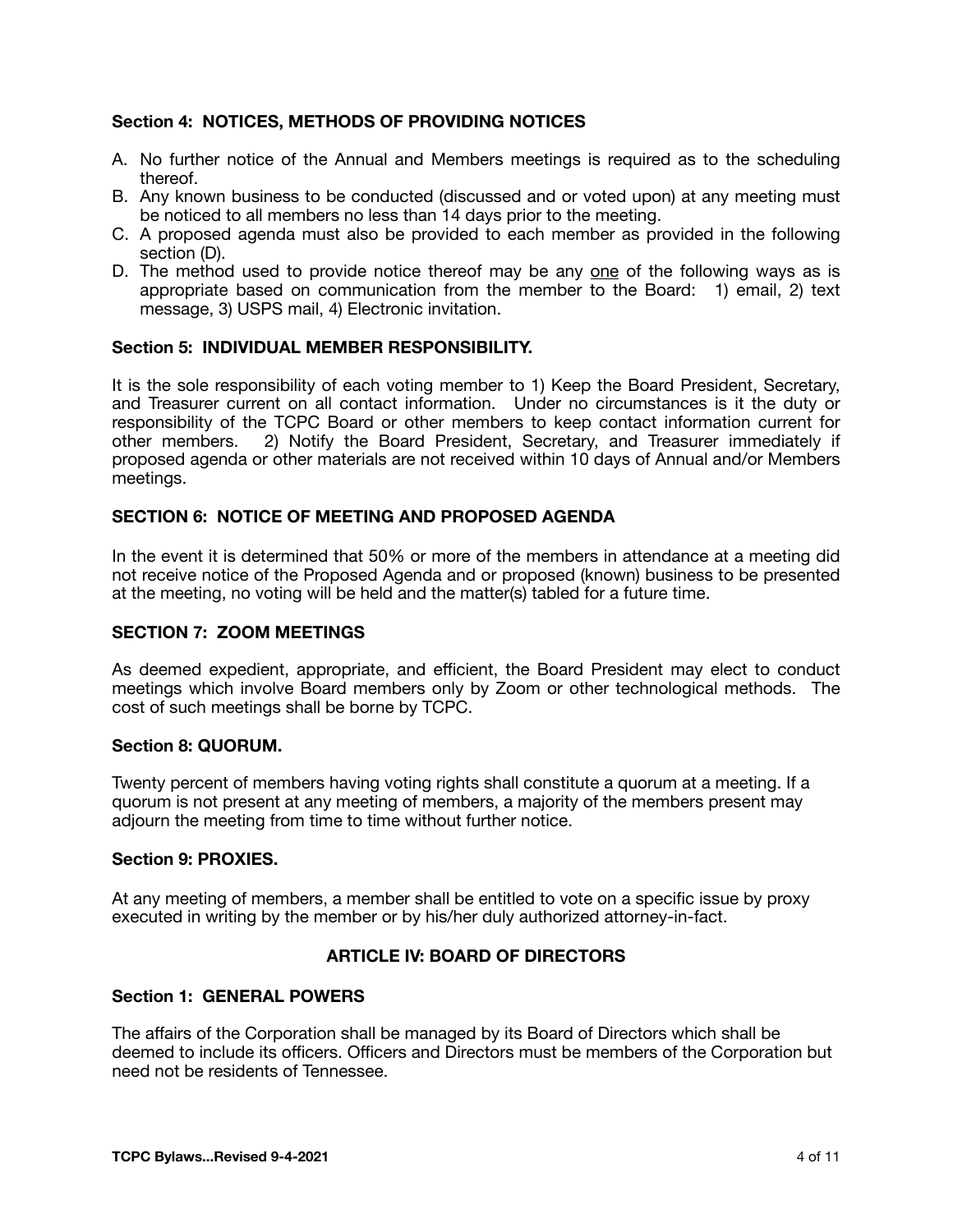# **Section 2: NUMBER, TENURE, AND QUALIFICATIONS**

- A. Number: The Board of Directors shall be composed of no less than ten (10) and no more than fifteen (15) members.
	- a. The President, 1<sup>st</sup> Vice-President, 2<sup>nd</sup> Vice-President, Secretary, and Treasurer shall constitute the officers of the Board as well as Board members.
	- b. In addition to the officers, the immediate past president and Chair of the Kitchen Committee shall also serve as Board members.
- B. Tenure: Each officer shall serve for a period of one (1) year beginning immediately after the Annual meeting, and continuing until the conclusion of the Annual meeting the following year. Each Board member (Director) shall be duly elected by the TCPC membership for a two (2) year term, beginning immediately following the Annual meeting when he/she is elected. Election of Board Members (Directors) shall be staggered as much as possible to avoid a large turnover of the Board Members in any given year.
- C. Qualifications: Only one person representing a membership shall serve on the Board of Directors at a given time. A member elected to the Board of Directors shall be in good standing and have voting privileges.

# **Section 3: MEETINGS**

- A. Regular Meetings:
	- a. A regular meeting of the Board of Directors shall be held immediately after and at the same place as the Annual Meeting of Members.
	- b. A regular meeting of the Board of Directors shall also be held prior to the Annual Meeting, and the Member Meeting, at the time and location provided by the President.
- B. Special Meetings: The Board President, and or 3 or more Board Members may call a Board meeting at any time. The location and times of such meeting are to be determined by and agreed upon by a majority of the Board of Directors. Such meetings shall be: 1) properly scheduled and 2) members notified as set forth above(Article III, Sec 4).

### **Section 4: NOTICE:**

- A. No further notice of the Board meeting preceeding (or following) Annual and Members meetings is required as to the scheduling thereof.
- B. Any business to be conducted (discussed and or voted upon) at any (non-emergency) meeting must be noticed to all Board members no less than 14 days prior to the meeting.
- C. A proposed agenda must also be provided to each Board member as provided in the following section (D).
- D. The method used to provide notice thereof may be any one of the following ways as is appropriate based on communication from the member to the Board: 1) email, 2) text message, 3)USPS mail, 4)electronic invitation.

### **Section 5: QUORUM**

A majority of the Board of Directors (50% + 1) shall constitute a quorum for the transaction of business at any Board meeting. If a quorum is not present, agenda items may be discussed but no voting is to be conducted and no business transacted. Any business conducted and or voting held without a quorum present shall be deemed null and void upon demonstration that the action was taken absent the required quorum.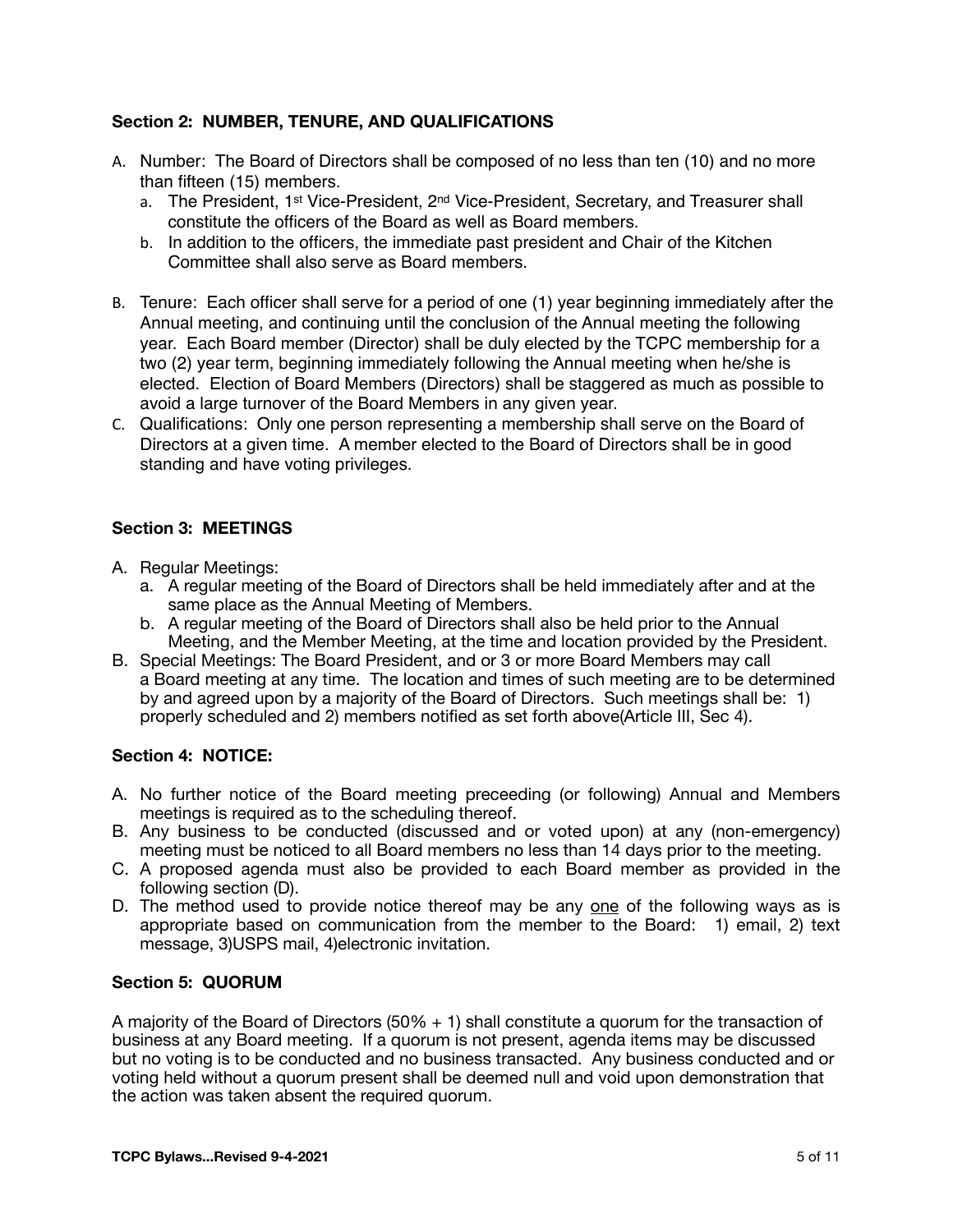## **Section 6: MANNER OF ACTING**

The act of a majority of the Directors present at a meeting at which a quorum is present shall be the act of the Board of Directors, unless the act of a greater number is required by law or by the Bylaws.

## **Section 7: VACANCIES**

Any vacancy occurring in the Board of Directors and any directorship to be filled by reason of an increase in the number of Directors shall be filled by the Board of Directors. A Director elected to fill a vacancy shall be elected for the unexpired term of his/her predecessor.

## **Section 8: COMPENSATION.**

Directors as such shall not receive any stated salaries for their service; but by resolution of the Board of Directors a fixed sum and expenses of attendance, if any, may be allowed for the attendance at such regular or special meeting of the Board; but nothing herein contained shall be construed to preclude any Director from serving the Corporation in any other capacity and receiving compensation.

**Section 9: PROXIES.** At any meeting of the Board of Directors, a member shall be entitled to vote a specific issue by proxy executed in writing by the member of the Board.

# **ARTICLE V: OFFICERS**

## **Section 1: OFFICERS.**

The officers of the Corporation shall be a President, First Vice-President, Second Vice-President, a Secretary, and a Treasurer.

# **Section 2: ELECTION AND TERM OF OFFICE.**

The officers of the Corporation shall be elected annually by the membership at the regular meeting of the membership. The Nominating Committee will publish and distribute to the membership six (6) weeks in advance of the election, a list of the candidates for the office. There could be nominations from the floor which would not appear on the list sent out by the Nominating Committee. Votes shall be counted by a committee of three (3) who are not nominees. The committee shall be appointed by the President. Officers shall take office immediately after the annual membership meeting.

### **Section 3: REMOVAL**

Any officer elected or appointed by the membership or the Board of Directors may be removed by the Board of Directors whenever, in its judgment, the best interest of the Corporation would be served thereby; but such removal shall require a two-thirds (2/3) vote of the entire Board of Directors and be without prejudice to the contract rights, if any, of the officer so removed.

### **Section 4: VACANCIES**

A vacancy in any office because of death, resignation, removal, disqualification or otherwise, may be filled by the Board of Directors for the unexpired portion of the term.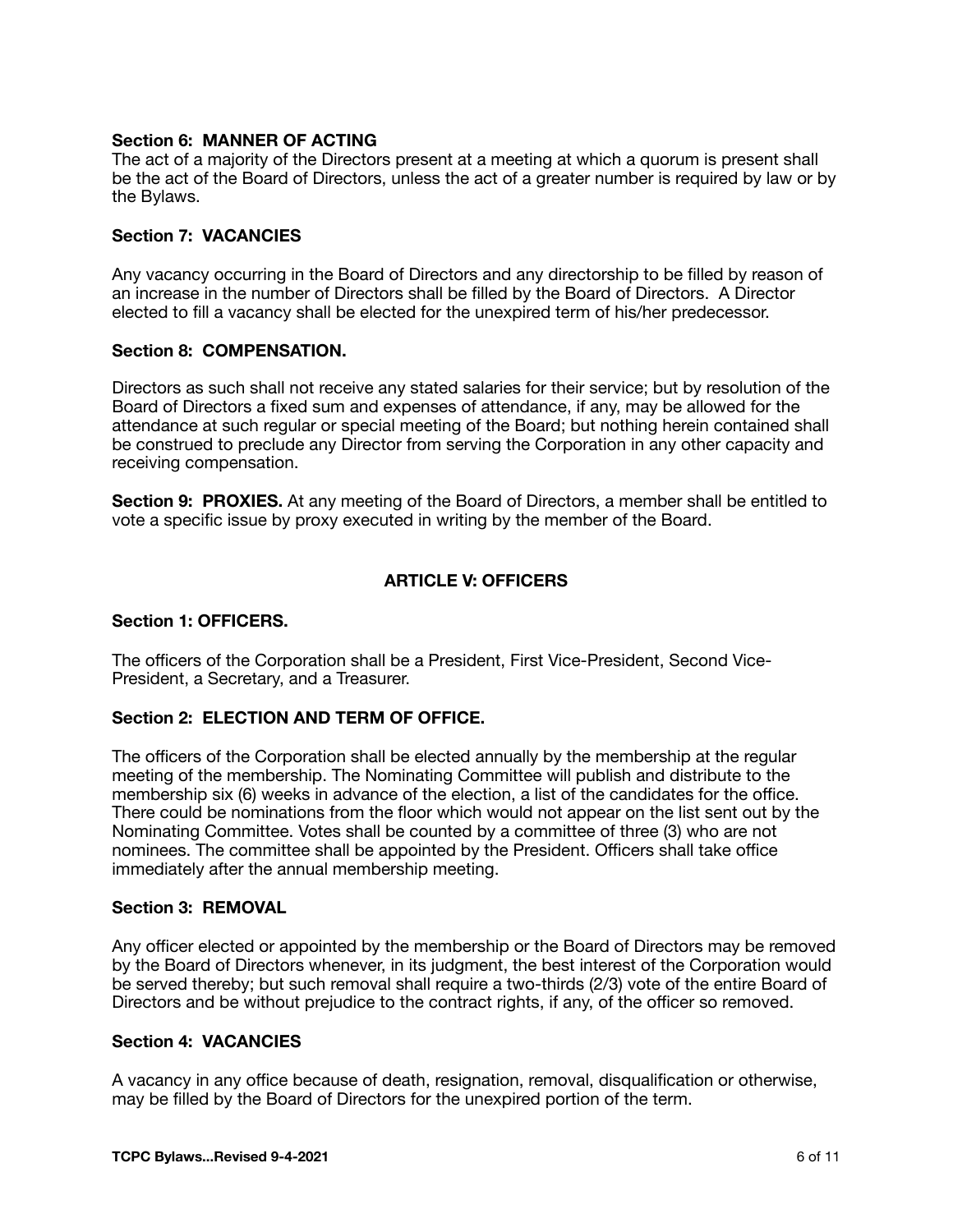## **Section 5: PRESIDENT.**

The President shall be the principal executive officer of the Corporation and shall in general supervise and control all of the business and affairs of the Corporation. He/she shall preside at all meetings of the members and of the Board of Directors. He/she may sign, with the Secretary or any other proper officer of the Corporation authorized by the Board of Directors, any deeds, mortgages, bonds, contracts, or other instruments which the Board of Directors has authorized to be executed, except in cases where the signing and execution thereof shall be expressly delegated by the Board of Directors or by these Bylaws or by statutes to some other officer or agent of the Corporation; and in general, he/she shall perform all duties incidental to the office of President and such other duties as may be prescribed by the Board of Directors from time to time.

## **Section 6: VICE-PRESIDENT**

In the absence of the President or in the event of his/her inability or refusal to act, the First Vice-President (or the Second Vice-President in his/her absence) shall perform the duties of the President, and when so acting, shall have all the powers and be subject to all the restrictions upon the President. Any Vice-President shall perform such other duties as from time to time may be assigned to him/her by the President or by the Board of Directors.

## **Section 7: TREASURER**

If required by the Board of Directors, the Treasurer shall give bond for the faithful discharge of his/her duties in such sum and with such surety of sureties as the Board of Directors shall determine. He/she shall have charge and custody of and be responsible for all funds and securities of the Corporation; receive and give receipts for moneys due and payable to the Corporation from any source whatsoever; and deposit all such moneys in the name of the Corporation in such banks, trust companies, or other depositories as shall be selected in accordance with the provisions of Article VII of these Bylaws; and in general, perform all the duties incident to the office of Treasurer and such other duties as from time to time may be assigned to him/her by the President or by the Board of Directors.

### **Section 8: SECRETARY.**

The Secretary shall keep the minutes of the meetings of the members and of the Board of Directors in one or more books provided for that purpose; see that all notices are duly given in accordance with the provisions of these Bylaws or as required by law; be custodian of the corporate records and of the seal of the Corporation and see that the seal of the Corporation is affixed to all documents, the execution of which on behalf of the Corporation under its seal is duly authorized in accordance with the provisions of these Bylaws; keep a register of the post office address of each member which shall be furnished to the Secretary by such member; and in general, perform all duties incident to the office of Secretary and such other duties as from time to time.

# **ARTICLE VI. COMMITTEES**

## **Section 1: COMMITTEES OF DIRECTORS**

The Board of Directors, by resolution adopted by a majority of Directors in office, may designate one or more committees, each of which shall consist of two or more Directors, which committees, to the extent provided in said resolution, shall have and exercise the authority of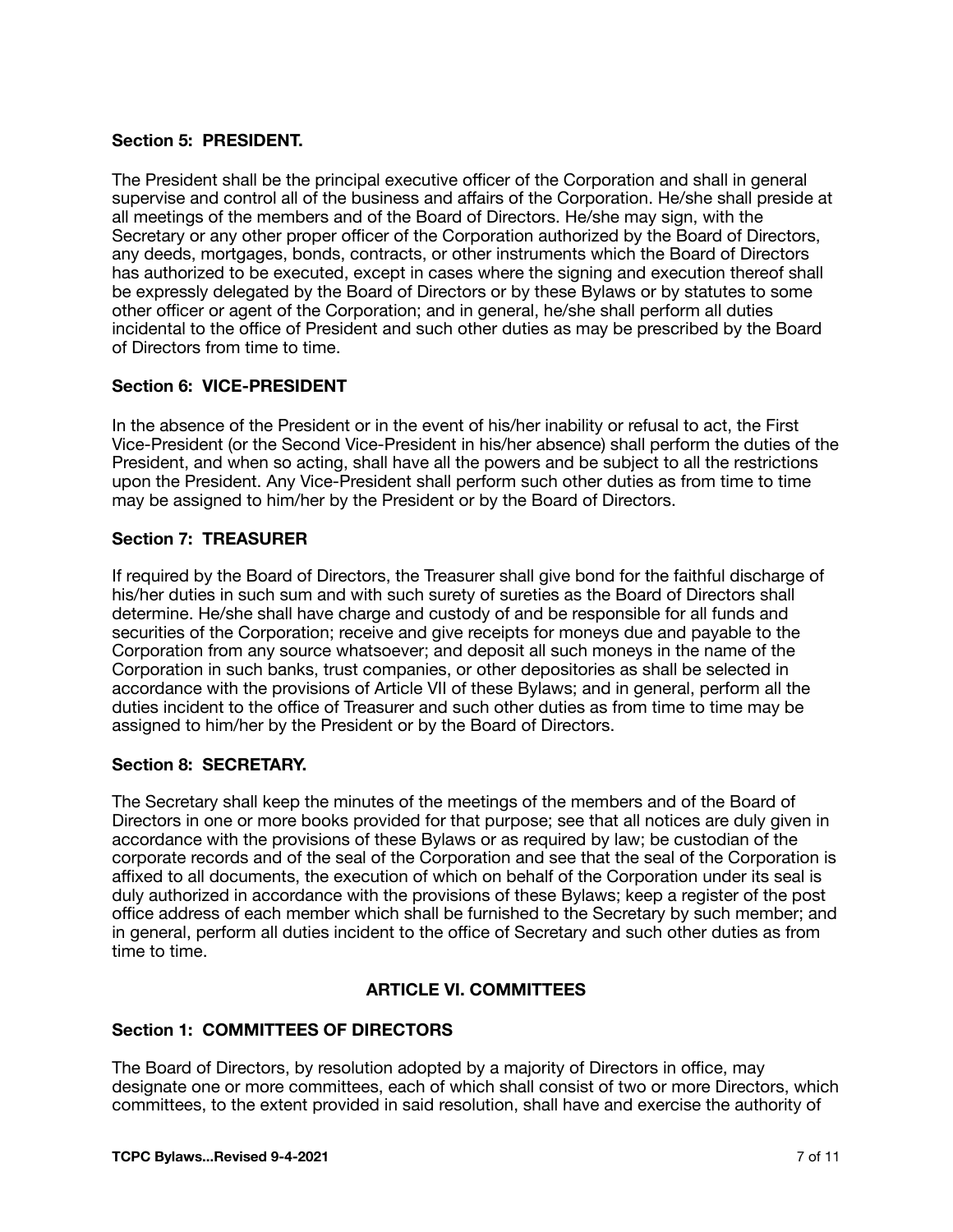the Board of Directors In the management of the Corporation; but the designation of such committees and the delegation thereto of authority shall not operate to relieve the Board of Directors, or any individual Director, of any responsibility imposed upon it or him/her by law.

# **Section 2: OTHER COMMITTEES**

Other committees not having and exercising the authority of the Board of Directors in the management of the Corporation may be designated by a resolution adopted by a majority of the Directors present at a meeting at which a quorum is present. Except as otherwise provided in such resolution, members of such committees shall be members of the Corporation, and the President of the Corporation shall appoint the members thereof. Any members thereof may be removed by the person or persons authorized to appoint such members whenever in their judgment the best interest of the Corporation shall be served by such removal.

### **Section 3: TERM OF OFFICE.**

Each member of a committee shall continue as such until the next annual meeting of the Board of Directors of the Corporation and until his/her successor is appointed, unless the committee shall be sooner terminated, or unless such member be removed from such committee, or unless such member shall cease to qualify as a member thereof.

### **Section 4: CHAIRMAN.**

One member of each committee shall be appointed chairman by the person or persons authorized to appoint members thereof.

## **Section 5: VACANCIES.**

Vacancies in the membership of any committee may be filled by appointments made in the same manner as provided in the case of the original appointment.

## **Section 6: QUORUM**

Unless otherwise provided in the resolution of the Board of Directors designating a committee, a majority of the whole committee shall constitute a quorum and the act of the majority of the members present at a meeting at which a quorum is present shall be the act of the committee.

### **Section 7: RULES**

Each committee may adopt rules for its own government not inconsistent with these Bylaws or with rules adopted by the Board of Directors.

# **ARTICLE VII: CONTRACTS, CHECKS, DEPOSITS AND FUNDS**

## **Section 1: CONTRACTS**

The Board of Directors may authorize any officer or officers, agent or agents of the Corporation, in addition to the officers so authorized by these Bylaws, to enter into any contract or execute and deliver any instrument in the name of and on behalf of the Corporation and such authority may be general or confined to specific instances.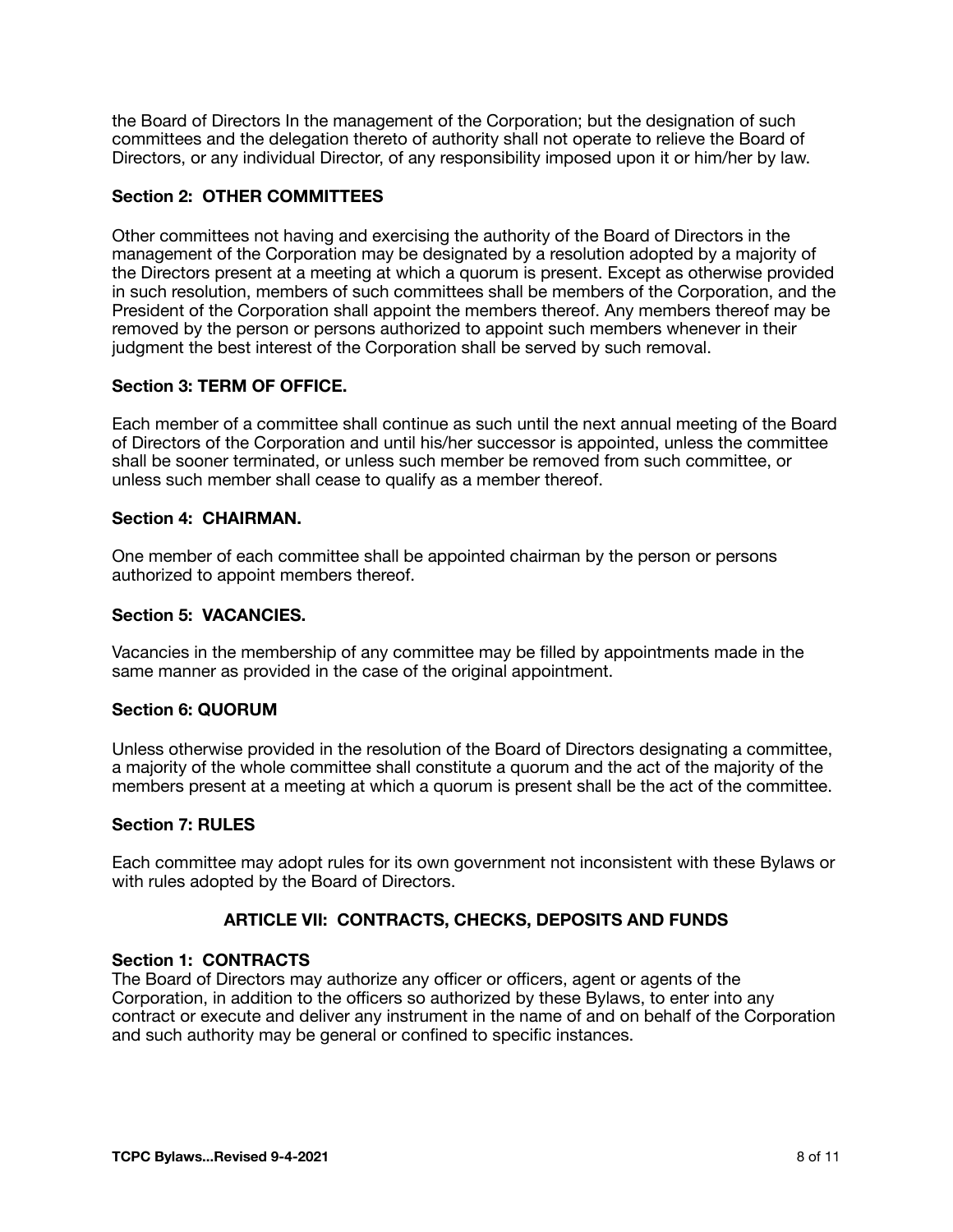## **Section 2: CHECKS, DRAFTS, ETC.**

All checks, drafts or orders for the payment of money, notes or other evidences of indebtedness issued in the name of the Corporation, shall be signed by such officer or officers, agent or agents of the Corporation and in such manner as shall from time to time be determined by resolution of the Board of Directors.

## **Section 3. DEPOSITS**

All funds of this Corporation shall be deposited from time to time to the credit of the Corporation in such banks, trust companies or other depositories as the Board may select.

### **Section 4. GIFTS**

The Board of Directors may accept on behalf of the Corporation any contribution, gift, bequest, or device for the general purposes of any special purpose of the Corporation.

## **Section 5. LOANS**

The Board of Directors may borrow money on behalf of the Corporation for capital expenses of equipment, furnishings, fixtures, buildings or expansion of facilities providing that those Directors present, at least three-fourths (3/4) approve the decision at the Directors meeting.

## **ARTICLE VIII: CERTIFICATE OF MEMBERSHIP**

### **Section 1: CERTIFICATES OF MEMBERSHIP**

The Board of Directors may provide for the issuance of certificates evidencing membership in the Corporation which shall be in such form as may be determined by the Board. Such certificates shall be signed by the President or a Vice- President and by the Secretary and shall be sealed with the seal of the Corporation. All certificates evidencing membership shall be consecutively numbered. The name and address of each member and the date of issuance of the certificate shall be entered on the records of the Corporation. If any certificate shall become lost, mutilated or destroyed, a new certificate may be issued therefore upon such terms and conditions as the Board of Directors may determine.

## **Section 2: ISSUANCE OF CERTIFICATES**

When a member has been approved for membership and has paid the transfer fee, a certificate of membership shall be issued in his/her name and delivered to him/her by the Secretary, if the Board of Directors has provided for the issuance of certificates of membership under the provisions of Section 1 of this Article.

# **ARTICLE IX: BOOKS AND RECORDS**

The Corporation shall keep correct and complete books and records of account and shall also keep minutes of the proceedings of its members, Board of Directors, and committees having any of the authority of the Board of Directors, and shall keep at the registered or principle office a record giving the names and address of the members entitled to vote. All books and records of the Corporation may be inspected by any member, or his/her agent or attorney for any purpose at any reasonable time.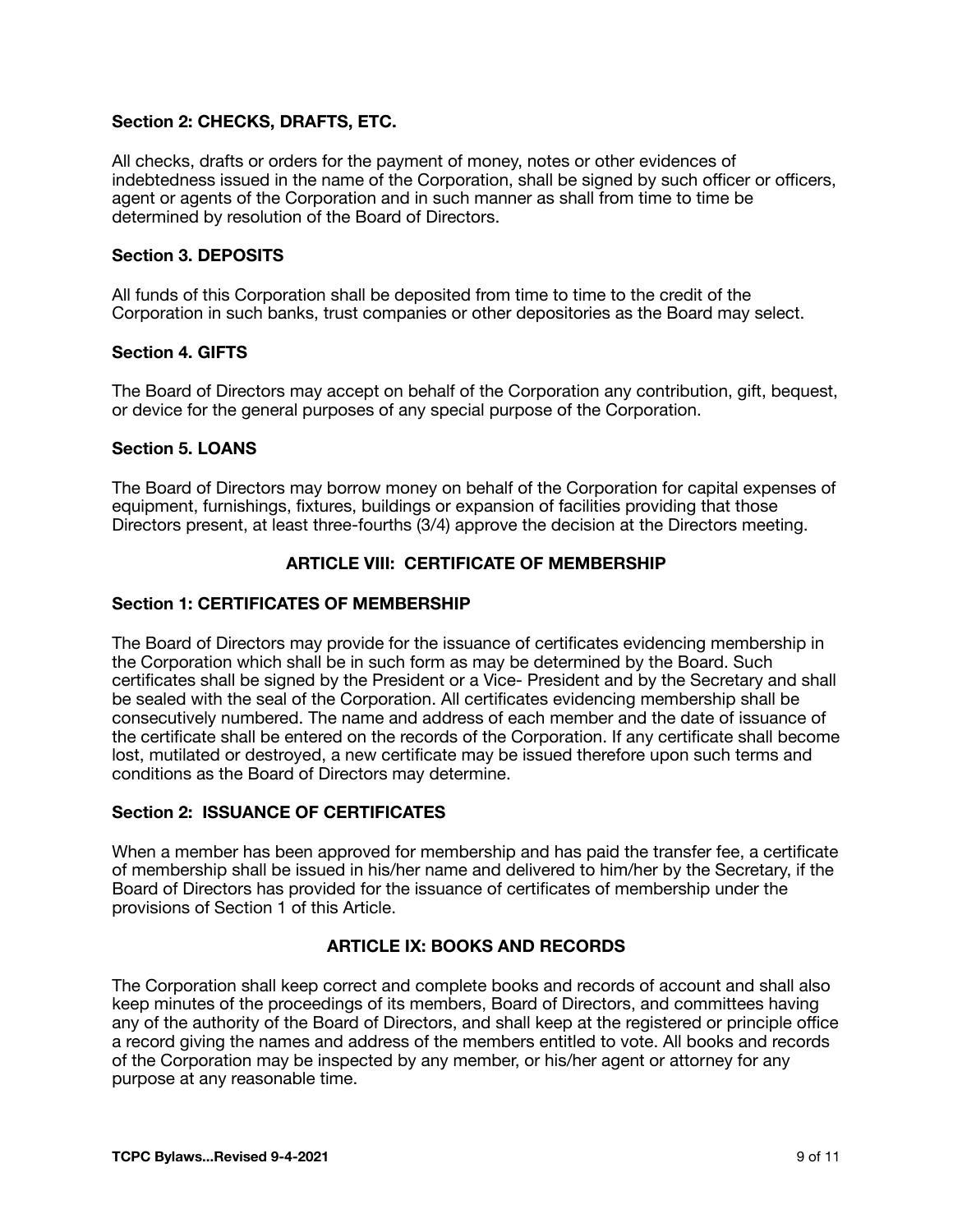## **ARTICLE X: FISCAL YEAR**

The fiscal accounting year of the Corporation shall begin on the first day of July and end on the last day of June of the succeeding year.

## **ARTICLE XI: ASSESSMENTS AND MAINTENANCE FEE**

**Section 1:** The Board of Directors may determine from time to time the amount of increase of maintenance fees up to ten (10) percent. Any increase in maintenance fees above 10% or any assessment shall be presented to each member by email or by mail with a letter from the Board explaining why the increase is needed. The letter with a secret ballot will be mailed to each member's last address not less than 20 days or no more than 50 days prior to the next scheduled meeting. Ballots will be counted at a regular or a special meeting.

**Section 2:** Maintenance fees shall be payable annually in advance on the first day of September. Maintenance fees of a new member shall be prorated from the date of purchase until the next September. Maintenance fees are to provide operating funds of the Corporation. Capital expenses may be met by other means. After September first, the member will incur a late fee of \$100 (not the 30 days that TCPC currently allows). Then \$100 per month perpetually till the payment is made in full or action is taken.

### **Section 3: DEFAULT AND TERMINATION OF MEMBERSHIP**

When any member shall be in default in the payment of fees or assessments, the Board of Directors may take such action as provided in ARTICLE II, Section 9 of these Bylaws.

## **ARTICLE XII: SEAL**

The Board of Directors shall provide a corporate seal, which shall be in the form of a circle and shall have inscribed thereon the name of the Corporation and the words "CORPORATE SEAL TENNESSEE."

# **ARTICLE XIII: WAIVER OF NOTICE**

Whenever any notice is required to be given under the provisions of the Non-Profit Corporation Act of Tennessee or under the provisions of the Articles of Incorporation or the Bylaws of the Corporation, a waiver thereof in writing signed by the person or persons entitled to such notice, whether before or after the time stated therein, shall be deemed equivalent to the giving of such notice.

### **ARTICLE XIV: AMENDMENTS TO RULES, REGULATIONS, AND BYLAWS**

These Rules, Regulations, or Bylaws may be altered, amended or repealed and new Rules, Regulations or Bylaws may be adopted by a majority of the membership present at any regular meeting or a special meeting, if at least thirty (30) days written notice by e-mail (or US mail if officially elected) is given the general membership of intention to alter, amend, repeal or to adopt new Rules, Regulations or Bylaws at such meeting. The Board of Directors reserves the right to alter, amend, repeal, or adopt Rules and Regulations at any time: however, such altered, amended, repealed, or adopted Rules and Regulations must be adopted by a majority of the membership, at the next membership meeting, under the rules of ARTICLE XIV, to become permanent Rules and Regulations.